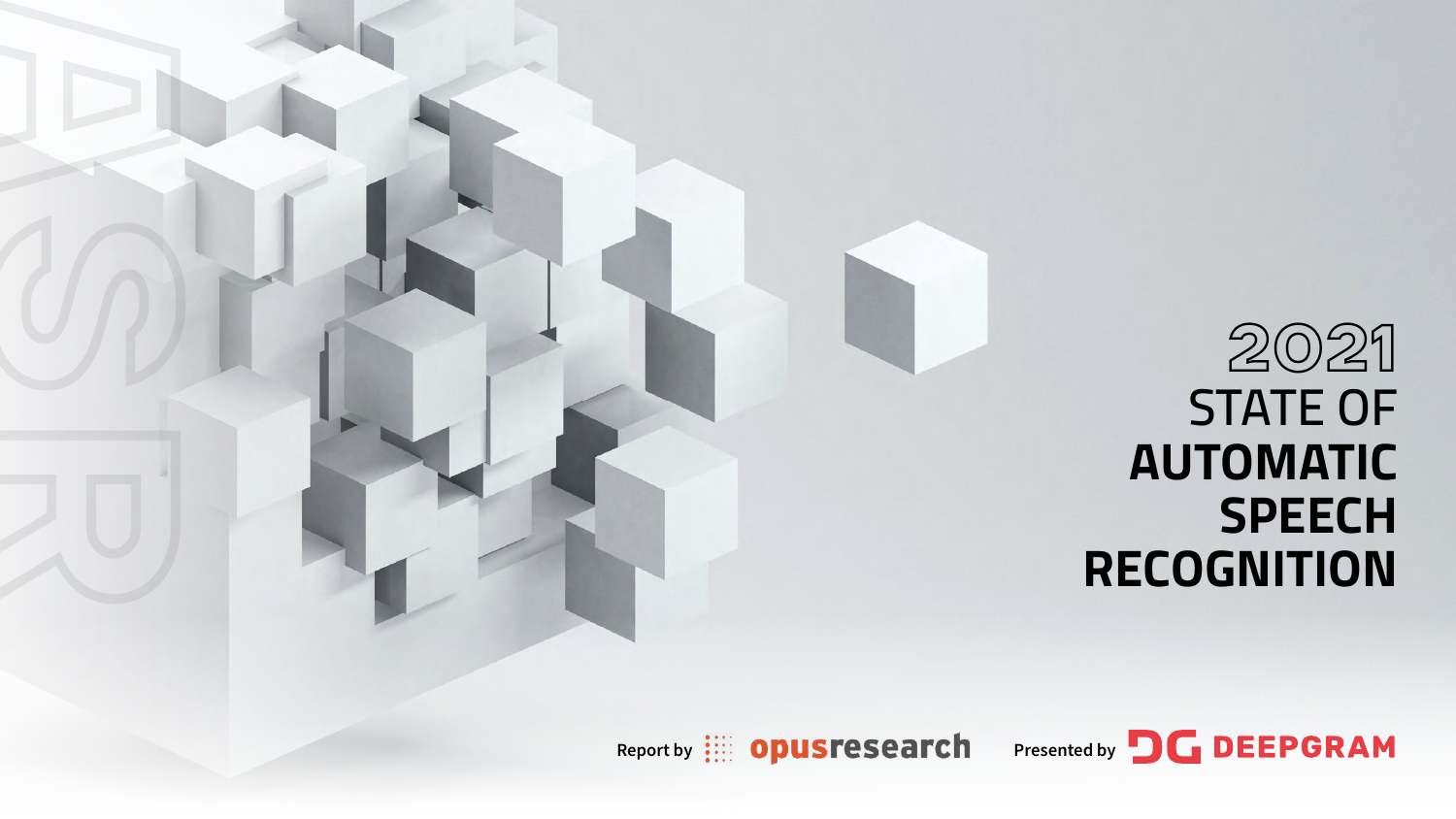## Table of Contents

|                                                                     | p3 |
|---------------------------------------------------------------------|----|
|                                                                     |    |
| 01. The Rise of Speech Recognition _____________________________ p5 |    |
| 02. Barely Scratching the Surface of ASR Use Cases _______ p7       |    |
| 03. Exposing ASR's Untapped Potential _____________________ p10     |    |
| 04. Adopting New Tech: The Laggards + Leaders _________ p11         |    |
| 05. COVID-19 Speeds Up ASR Adoption _______________________ p13     |    |
| 06. Missed Opportunities With Your ASR Provider ________ p14        |    |
|                                                                     |    |
|                                                                     |    |
|                                                                     |    |

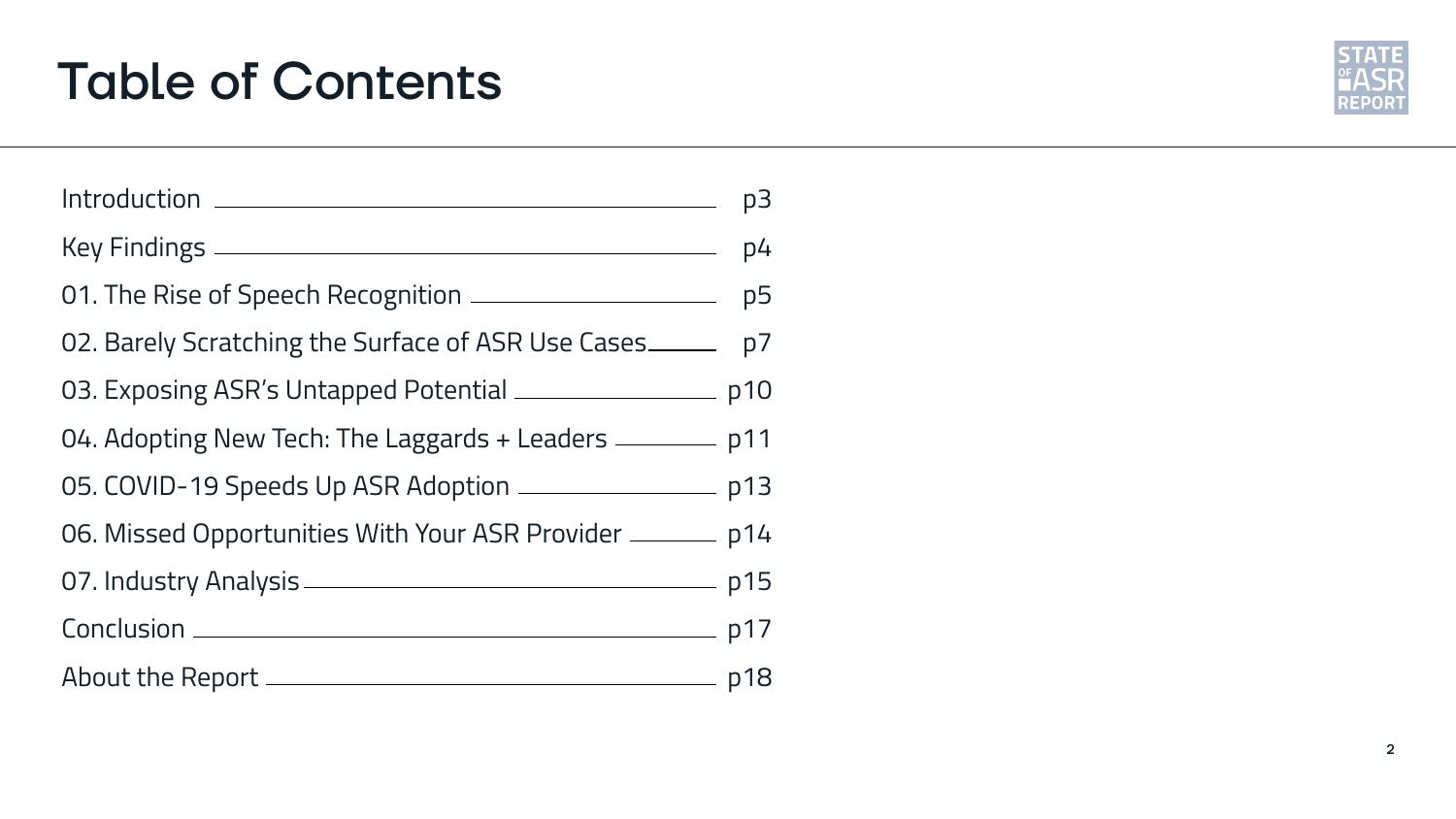# Introduction

## The Untapped Potential Within Enterprise Speech

To gain an understanding of the state of speech recognition in the enterprise today, Deepgram partnered with **Opus Research** to survey 400 North American decision-makers, from managers to the C-suite, and in industries from retail to telecom to government, to discover how they are currently using ASR. What we found, was that while virtually all enterprise companies are utilizing Automatic Speech Recognition (ASR) technology today, they are barely scratching the surface of its potential.

Prior to the COVID-19 pandemic, companies had multiple touch points with their customers, including call center recordings, in-person experiences and chatbots. These various interactions provided enterprise companies with multiple touch points to connect with fellow employees and customers. When the pandemic hit the U.S., shelter-in-place orders made in-person experiences largely impossible, upending all internal and external business interactions. In a year of touchless exchanges, voice technology—including conferencing platforms and improved call center technology—emerged as a way for businesses and customers to not only stay connected, but also to better understand each other through the voice data produced.

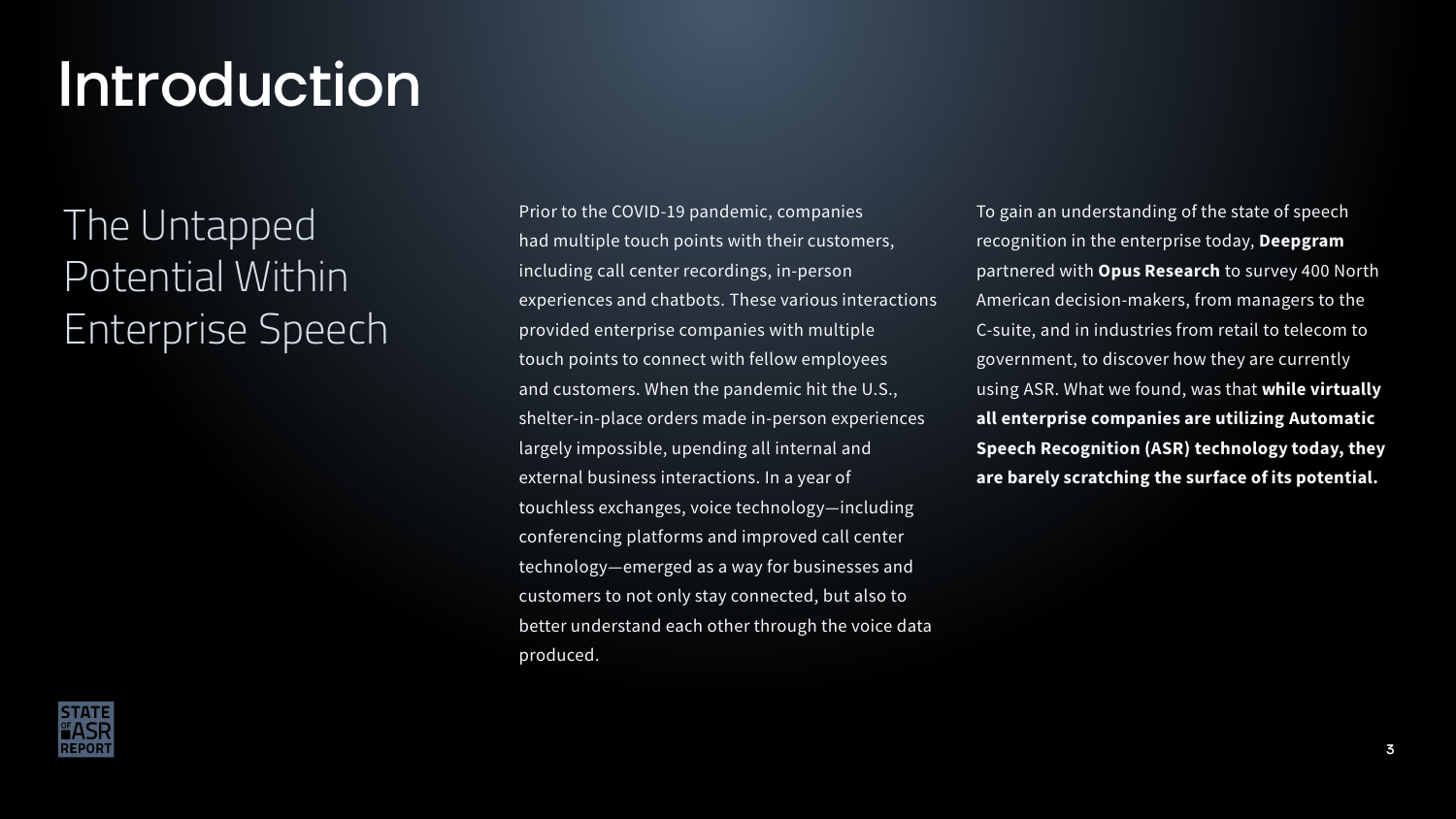# Key Findings

## An Appetite for More Use Cases







80%+ Of respondents are actively using ASR to transcribe speech data. However... **Over** 80% 85% Of respondents list COVID-19 as a

Indicate ASR as important/very important to their future enterprise strategy.

top reason they accelerated the adoption of ASR.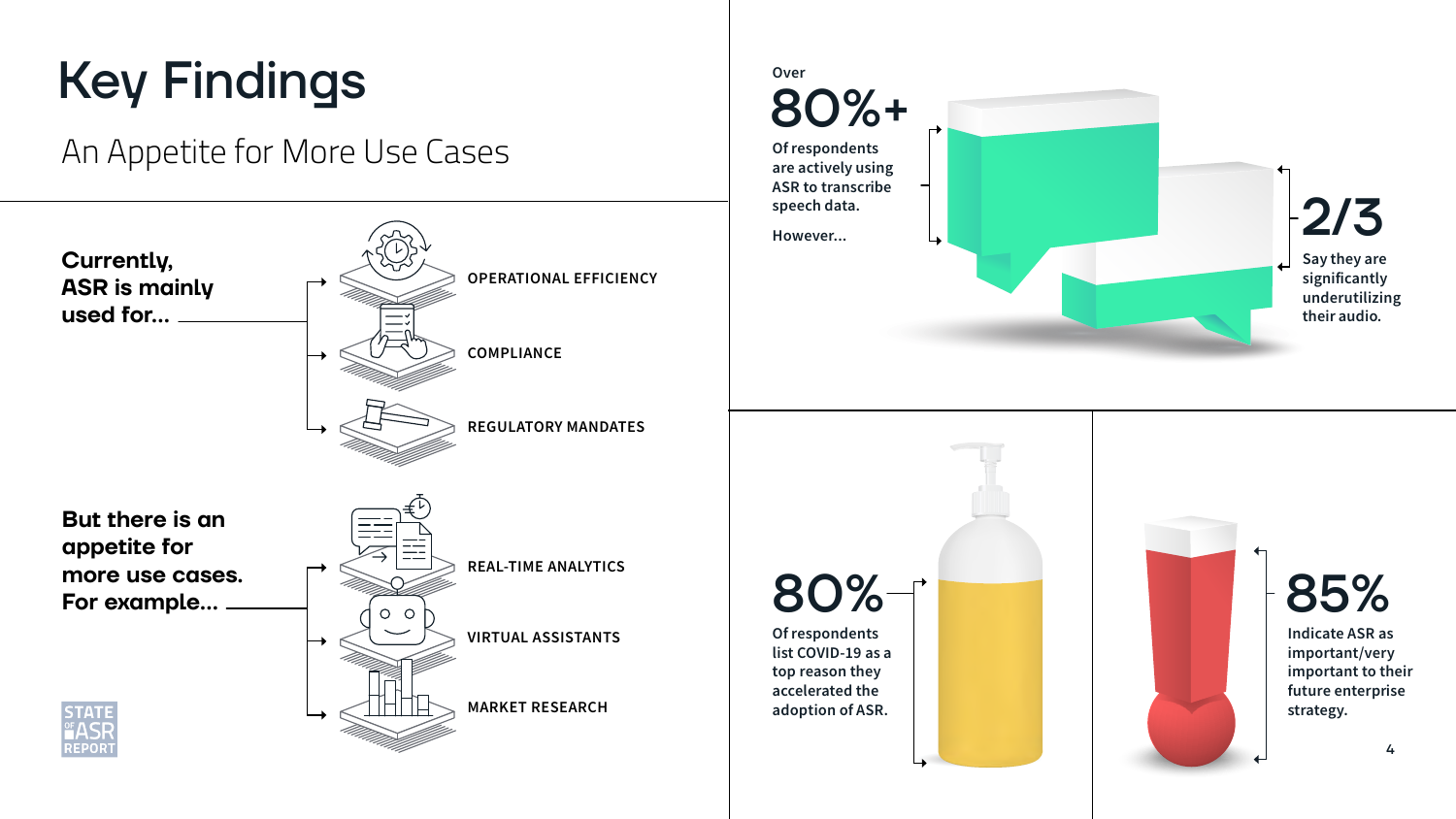# 01. The Rise of Speech Recognition

## The Value of ASR

It is clear that for most enterprise companies, ASR is not a "new" technology. While it was not a requirement for respondents to currently be using ASR, 99% of respondents indicated that they currently implement ASR in some capacity as part of their business strategy, and a large majority plan to significantly increase their investment in 2021. Across all industries surveyed—from healthcare to financial services—the value of ASR and the types of available use cases will only continue to grow.



### *Question: Do you currently implement an automated speech recognition (ASR) technology solution for transcription or analytics?*

Base: All Respondents (bases vary)



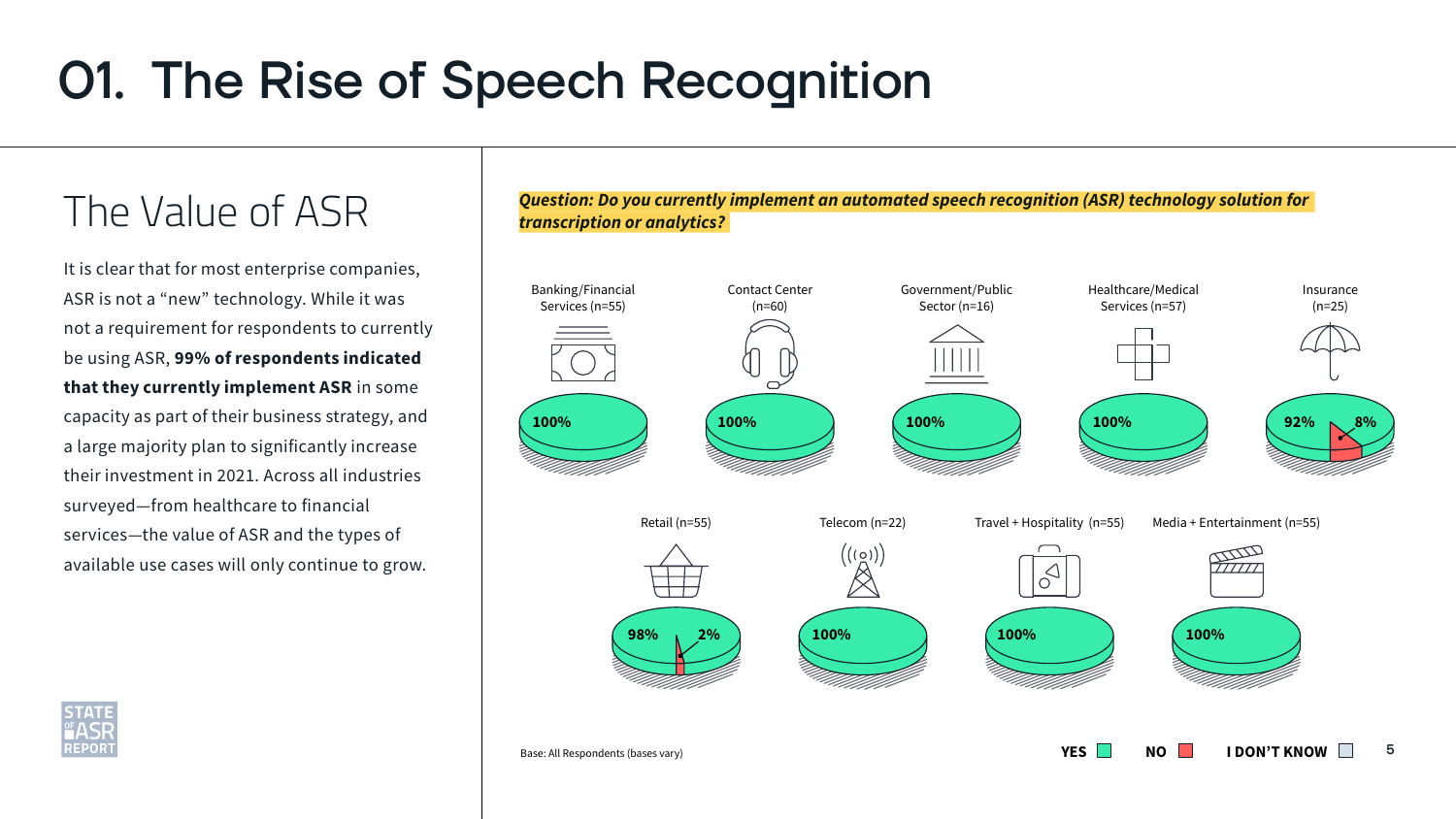It's clear that ASR is considered important and that enterprise investments are expected to continue increasing. Yet, most respondents admit their organizations aren't maximizing the technology's full potential. So, while most enterprises may not be starting at square one in terms of leveraging ASR, conducting an audit of how they are currently using the technology will reveal opportunities for where it could be utilized more. This type of forward-thinking will enable companies to remain competitive and understand how they're falling short when it comes to using ASR.

Perhaps, what is more indicative of the value of speech recognition, is that 85% responded that ASR is "Important" or "Very Important" to their future enterprise strategy.





# Insight Tip<sup>-(2)</sup>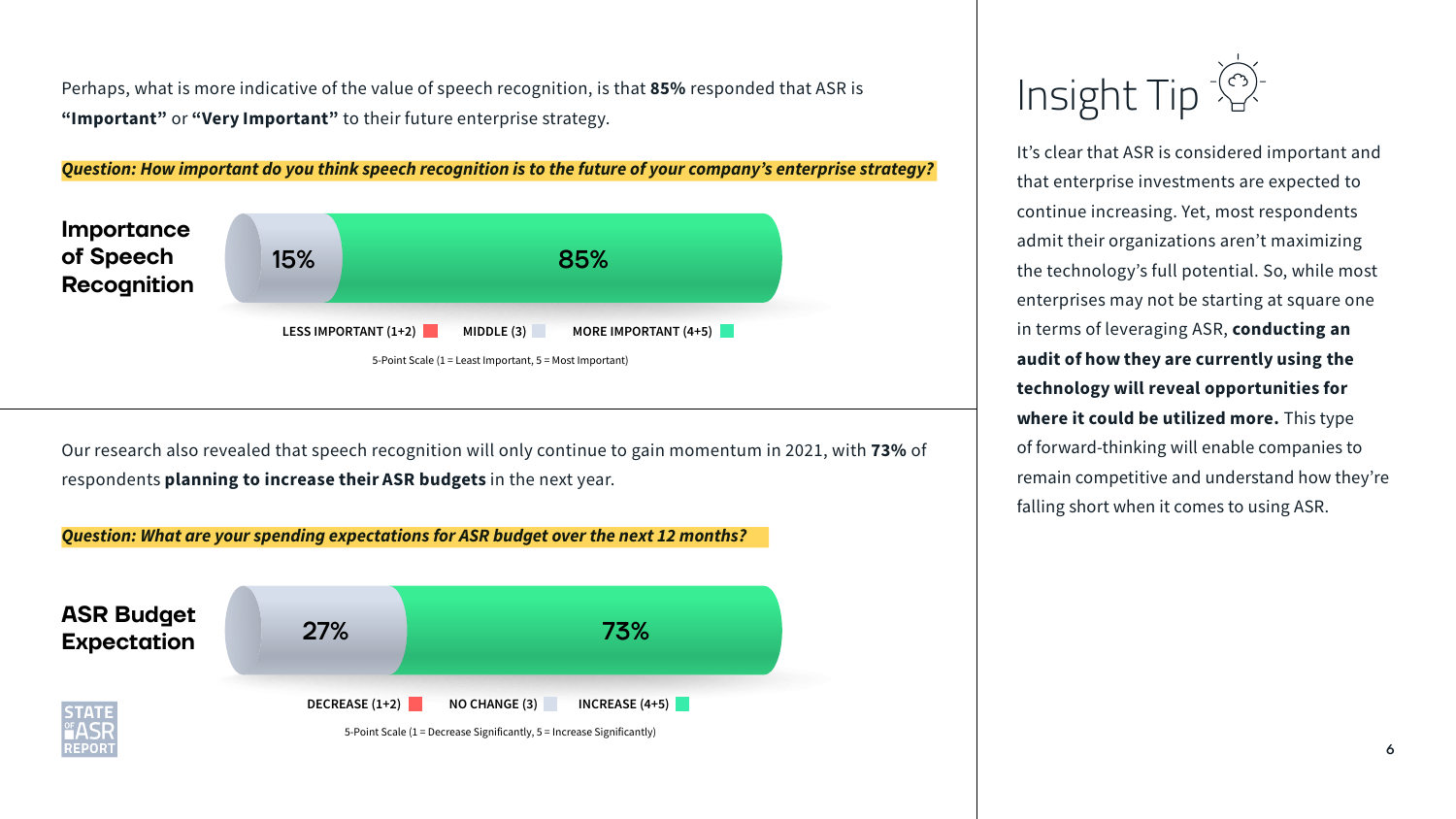To get a clear understanding of how enterprises aren't using ASR to its fullest potential, it's helpful to take a step back and look at how the technology is currently being used across industries. According to our findings, the majority of respondents (78%) are currently using ASR to transcribe and analyze voice data from consumer-facing devices, skewed heavily toward voice assistants within mobile applications.

While this finding isn't entirely surprising considering the volume of calls we joined this year, 65% of respondents selected leveraging ASR to transcribe meetings as an important use case for this type of technology, while 60% of respondents said incorporating ASR within customer-facing contact centers was another crucial use case. Internal use cases were not as widely selected, with only 59% of respondents implementing ASR to support internal Help Desks. As a result, companies that are leveraging high performance ASR solutions in their call help desks stand to differentiate themselves from their competition.

Insight Tip<sup>-(2)</sup>

# 02. Barely Scratching the Surface of ASR Use Cases



### *Question: Where do you currently deploy ASR solutions?*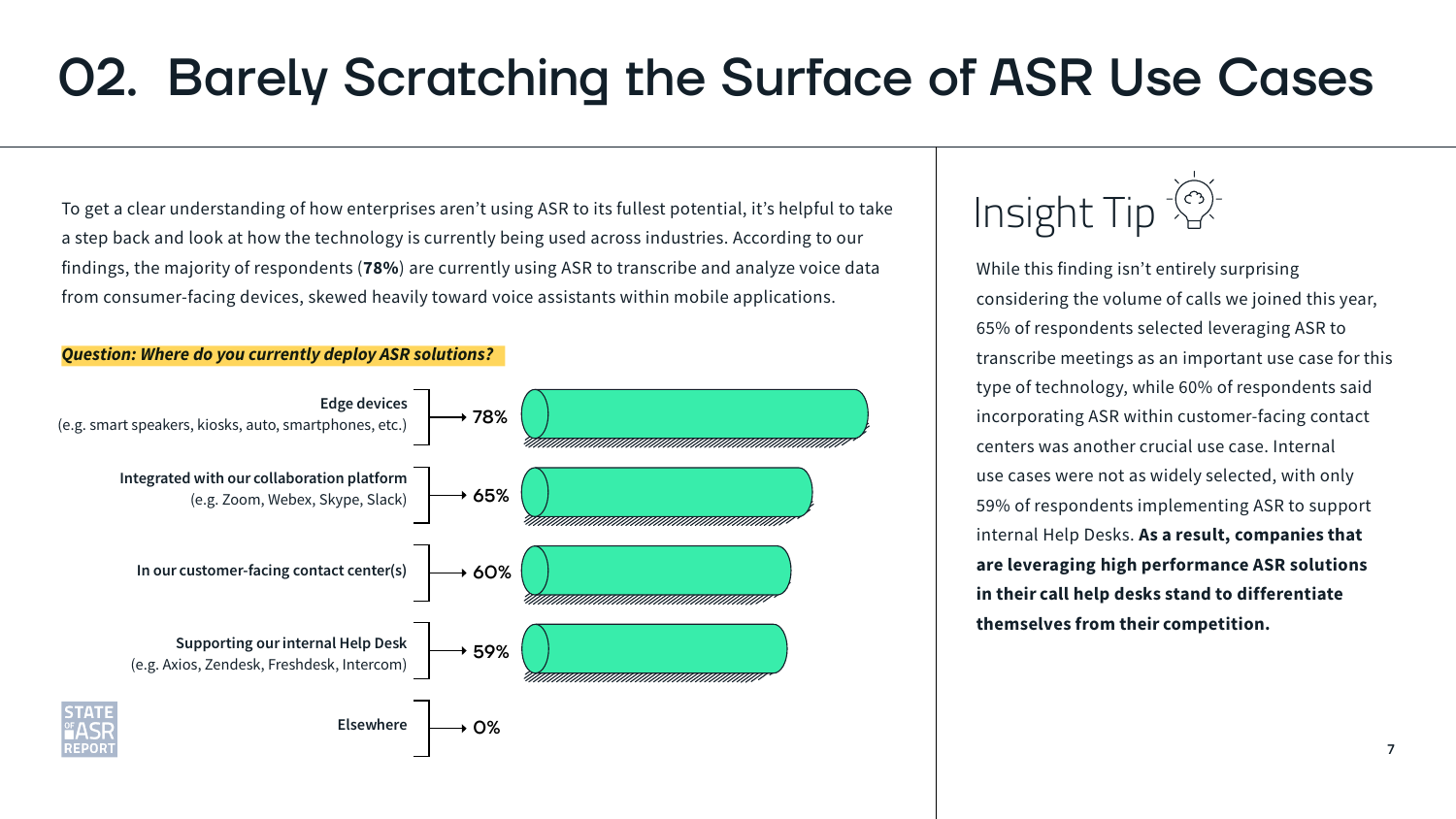Overall, most survey respondents indicated operational efficiencies and compliance as the highest drivers of ASR use. Looking at the industry data, however, retail (72%) and telecom (77%) ranked "defining products and services" higher than other verticals surveyed, while telecom (86%) and contact centers (92%) ranked "inform training programs" as high drivers. These findings likely indicate what matters most within these verticals, and where voice data insights best fit into the picture.

### *Question: How are you making use of captured audio in your firm?*



## Current Usage, Individual Industries

Base: All Respondents (bases vary)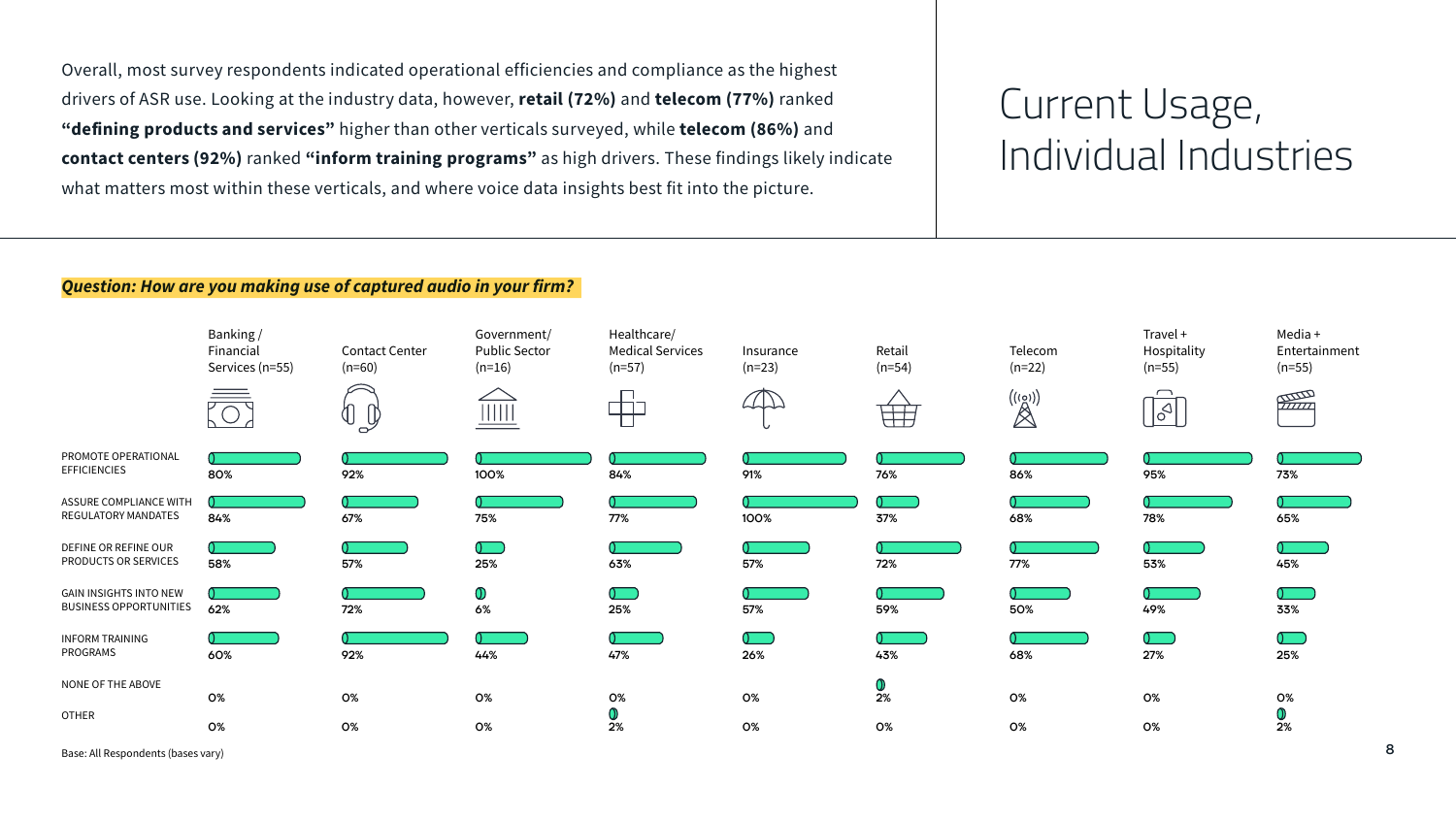## Current Usage, Enterprise-wide

In aggregate, the industry data points to the fact that ASR use is siloed, with no industry using it for all of the listed use cases. While respondents are primarily leveraging ASR for cost savings (e.g., operational efficiencies and improved training) or cost avoidance (compliance), they're not utilizing it as much for overall enterprise growth or to improve products and services, with the exception of the retail and telecom industries.





### *Question: How are you making use of captured audio in your firm?*

Base: All Respondents (n=397)



| uuuuuuuuuuuuuuuuu |
|-------------------|
|                   |
|                   |
|                   |
|                   |
| ununununununun    |
|                   |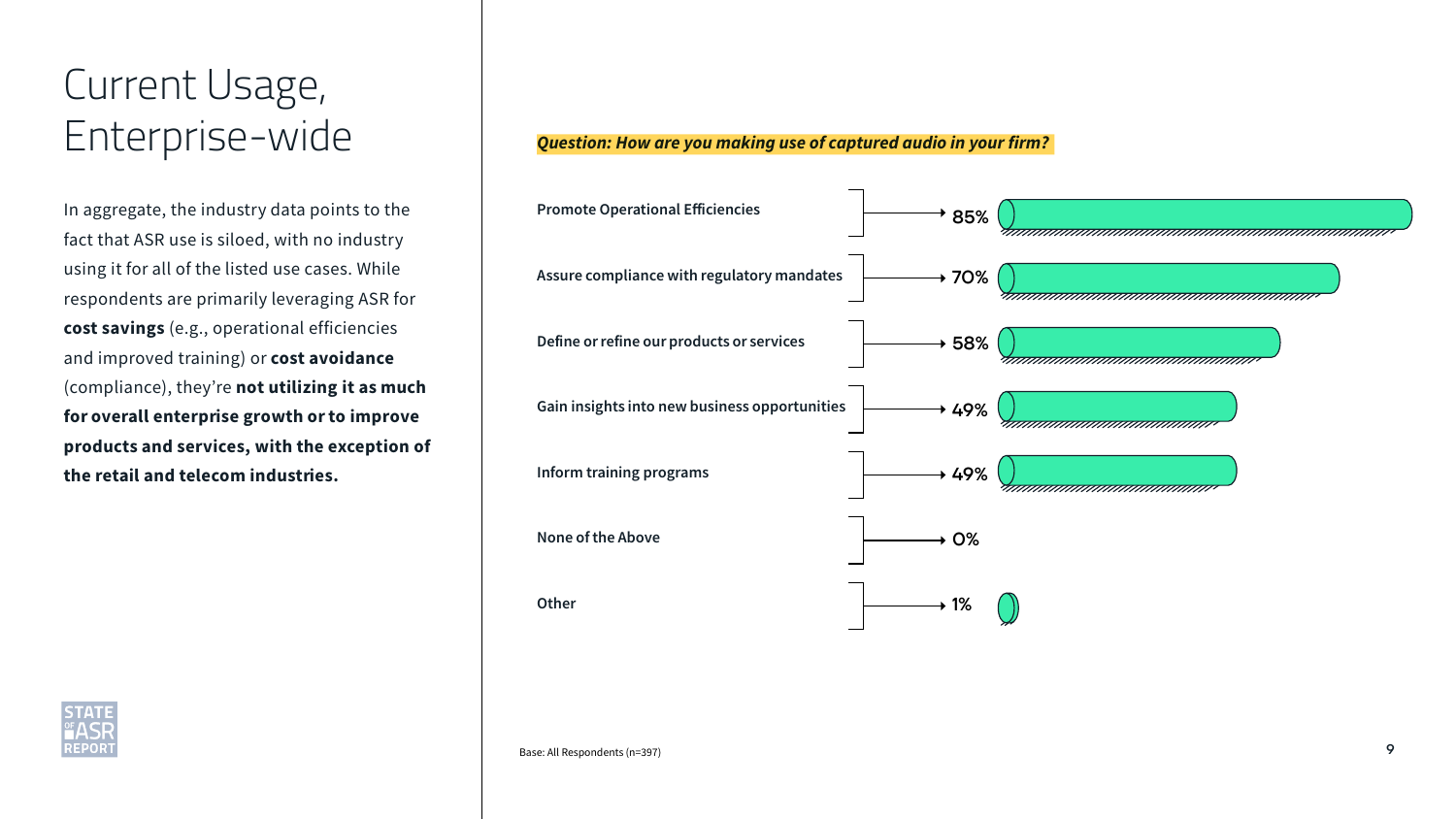What is perhaps most illuminating within our findings is that while 88% of enterprise companies are using ASR to transcribe or analyze spoken conversational content, more than half of respondents (66%) don't believe their audio is being properly utilized. This data indicates that many companies understand there is a treasure trove of knowledge hidden within their unstructured speech data, but don't know how to make the best use of it.

# 03. Exposing ASR's Untapped Potential

*Question: Are you using ASR to transcribe or analyze spoken conversational content (speech data)?*

### *Question: If "Yes," what percentage of your audio is being properly utilized?*





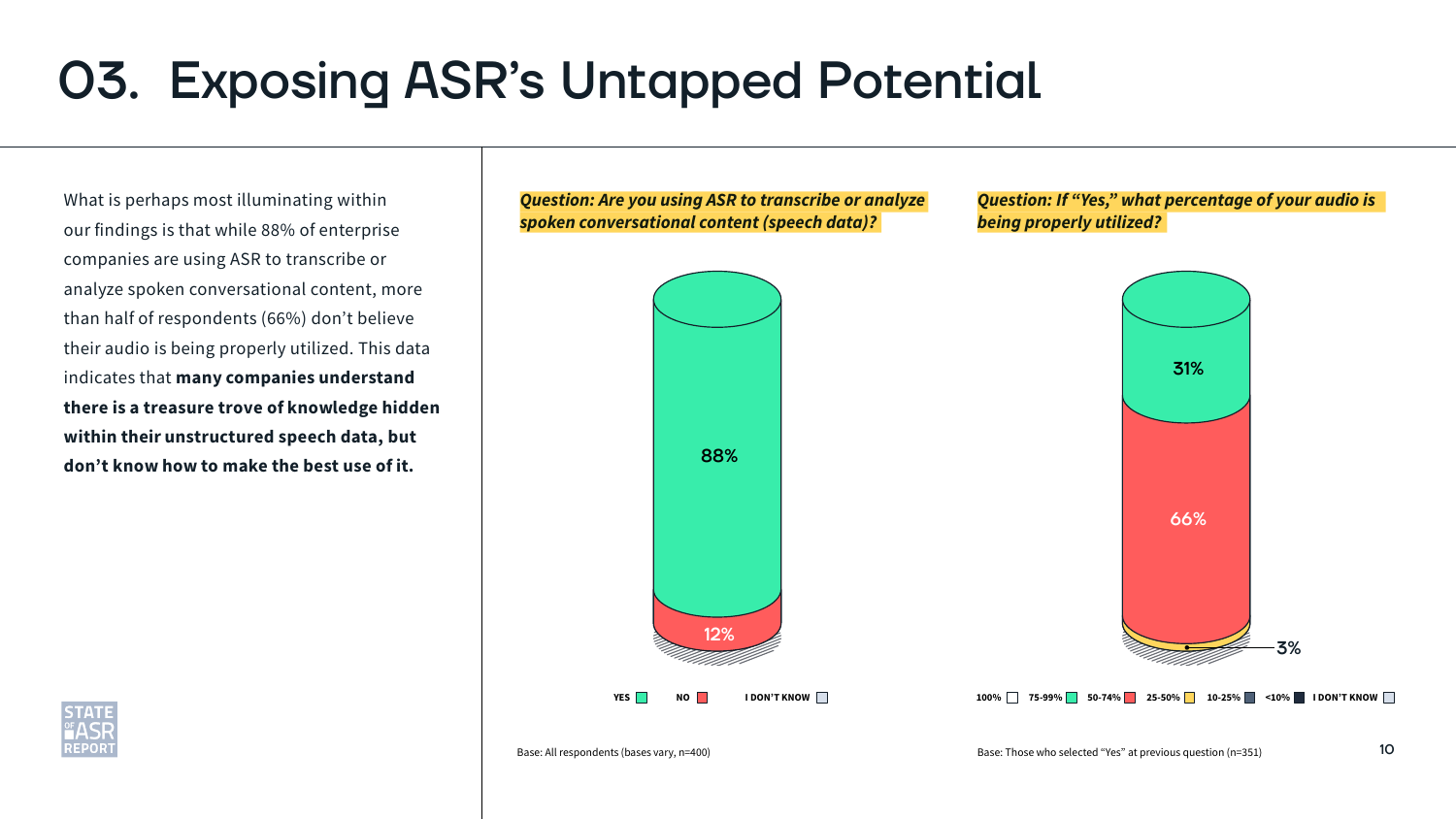When asked, "Are you using ASR to transcribe or analyze spoken conversational content (speech data)?", our findings indicate that a large majority of the surveyed vertical industries are actively doing so (90%+) with retail, government, insurance, and media lagging slightly behind.

# 04. Adopting New Tech: The Laggards + Leaders



Base: All Respondents (bases vary)





- 
- Media + Entertainment (n=55)



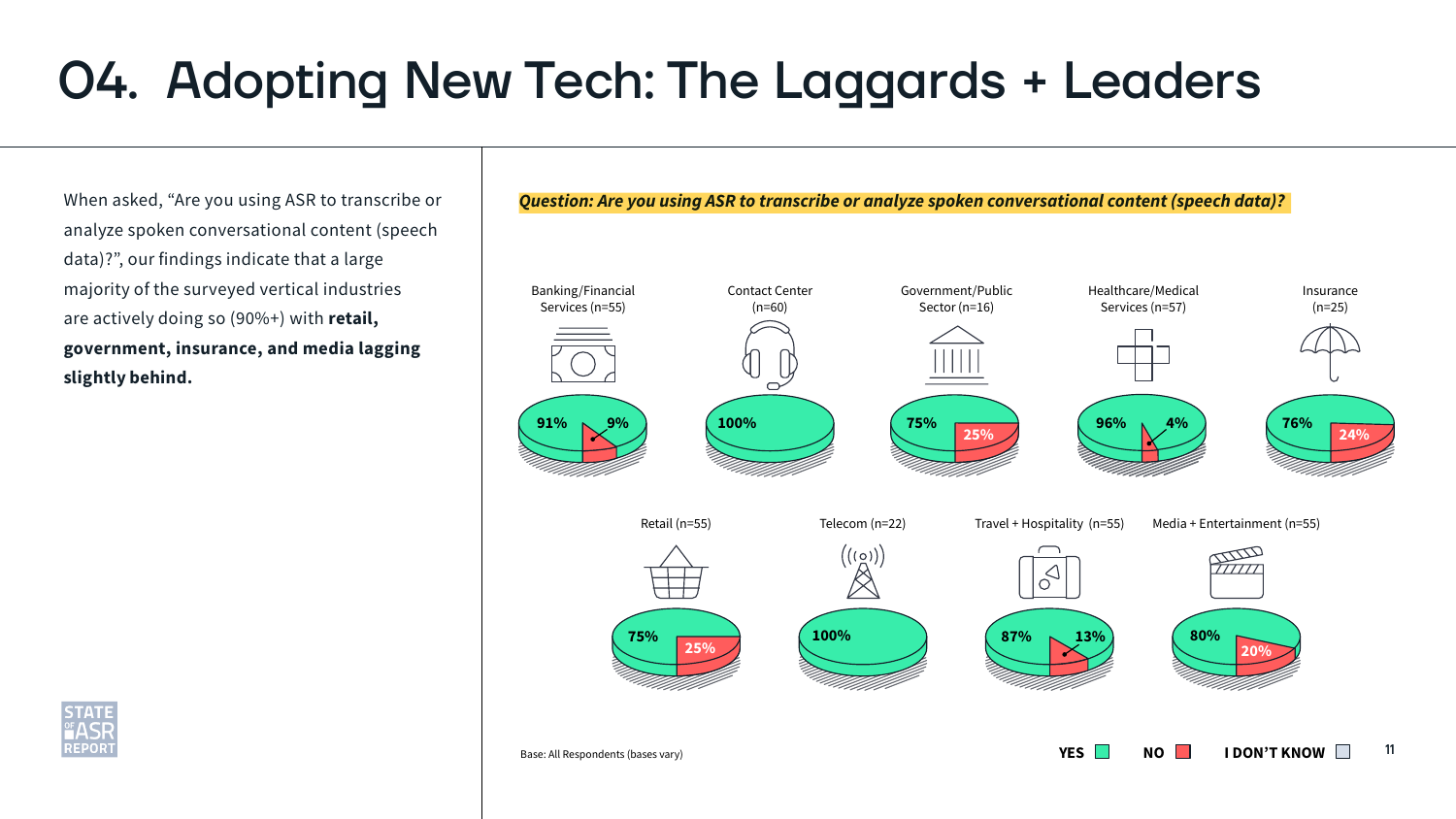Unexpectedly, we found that retail, an industry we believe to be one of the biggest adopters of emerging technology, is lagging slightly in its utilization of ASR transcription compared to industries such as financial services or telecom. Furthermore, retail respondents noted that only 7% of their audio is being properly utilized.

Out of all the industry verticals surveyed, call center respondents claimed the highest percentage of their audio (55%) is being properly utilized. As an industry, contact centers have naturally relied heavily on audio conversations. As a result, they're more confident in how they're leveraging audio to gather critical customer insights.

## **Transcription** Utilization by Industry

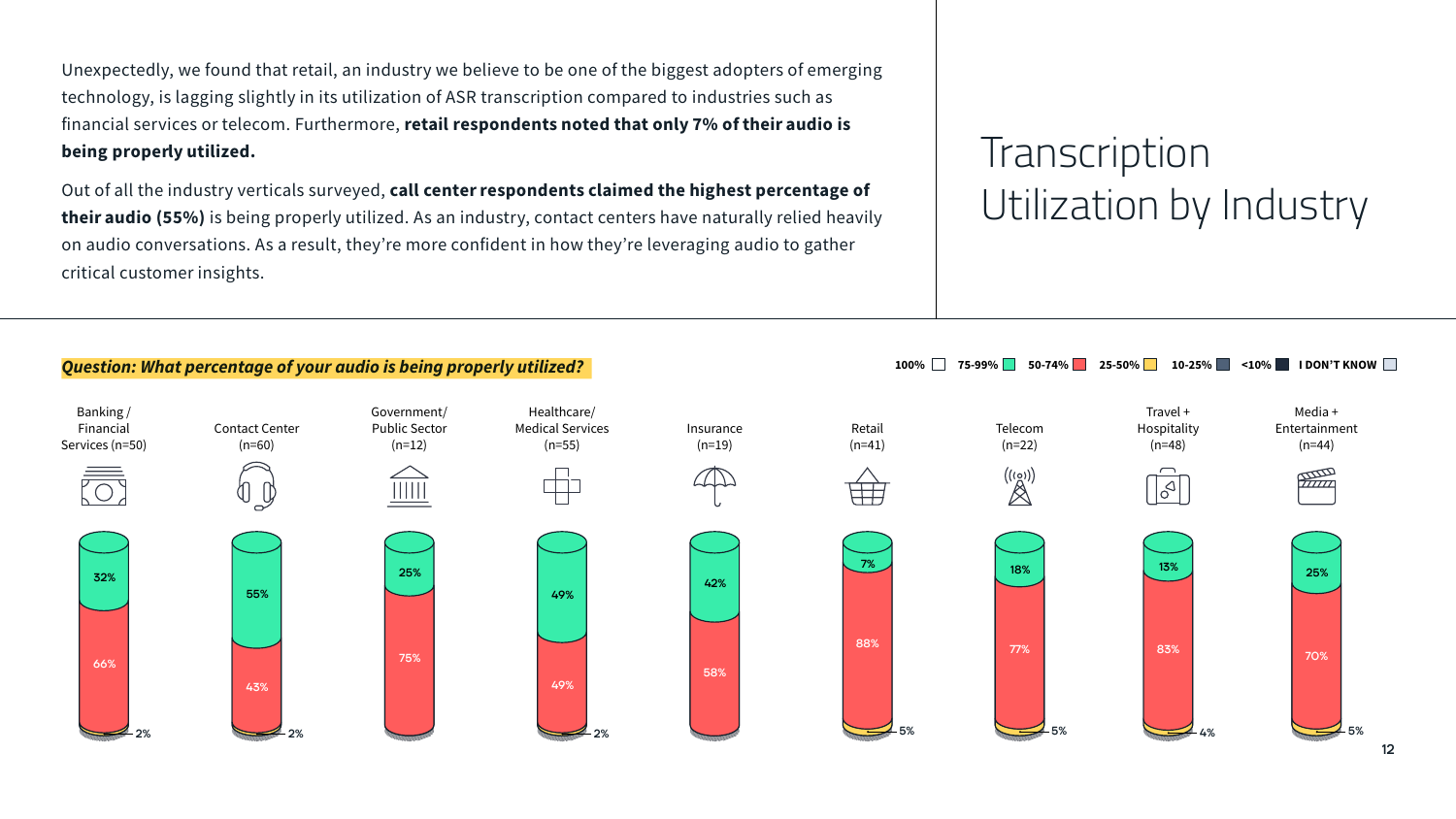The pandemic has transformed technology and business principles across industries forever. 80% of respondents believe that COVID-19 has accelerated the adoption of ASR.

The retail (80%), banking (87%) and healthcare (86%) industries sped up their adoption of ASR the mostly due to the pandemic, leading us to a few different conclusions. First, the industries that have historically adopted emerging technologies faster due to consumer demand (e.g., retail and banking, who were early adopters of mobile apps) were quick to recognize the significance of ASR. Our second insight is that industries that have been historically slower to innovate (e.g., healthcare) accelerated ASR due to the impact of the pandemic and shelter-in-place orders. Lastly, while certain industries like retail accelerated ASR adoption more rapidly than others, they are still severely underutilizing their audio.

![](_page_12_Figure_5.jpeg)

This conclusion likely signifies that, while the industry leaders defined in the previous section recognize the importance of ASR, and are rapidly adopting it to remain competitive, they still don't quite understand how to capitalize on the data they are collecting.

# 05. COVID-19 Speeds Up ASR Adoption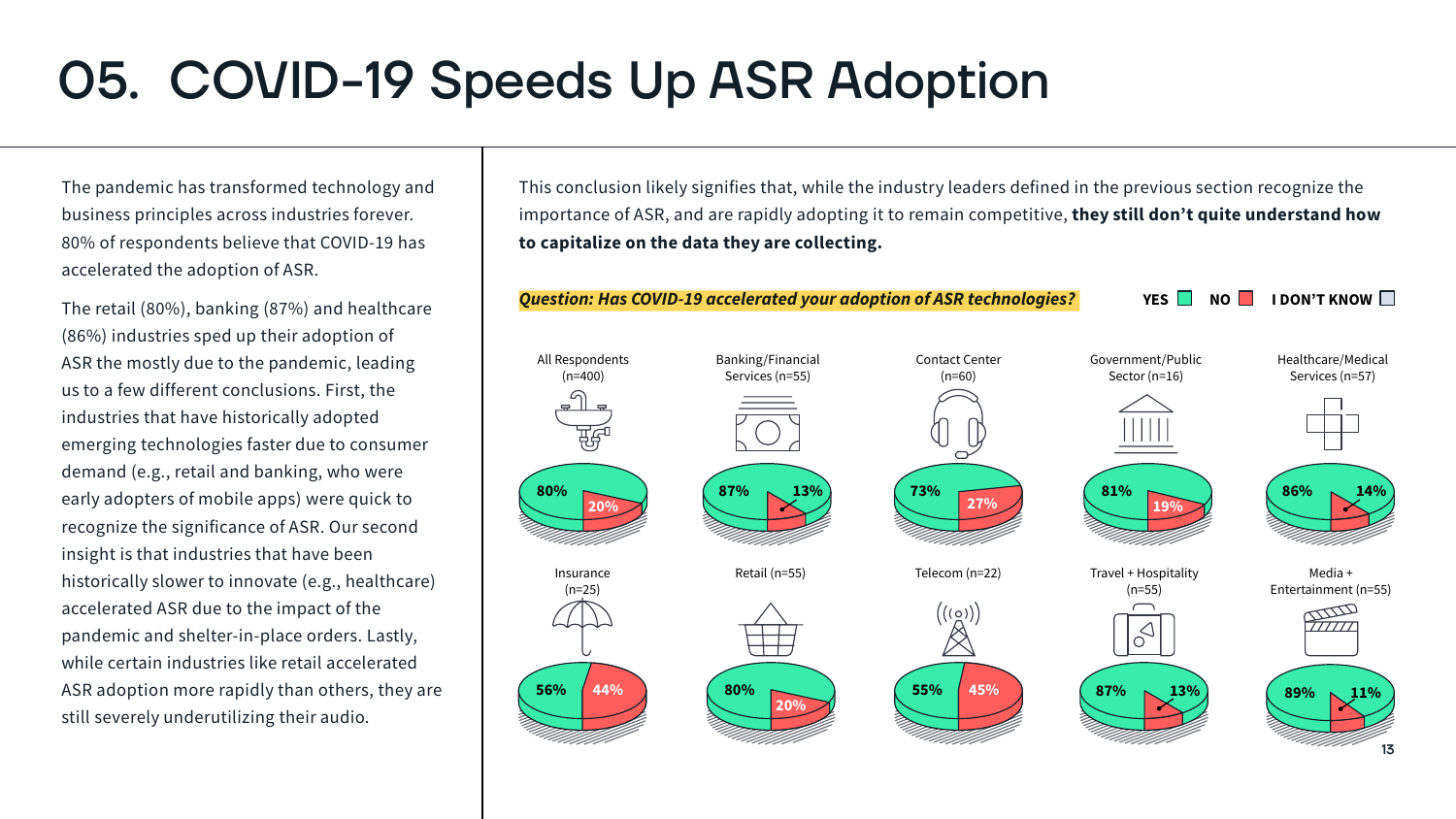When survey respondents were asked which areas ASR could support within their organization, the top use cases selected were "real-time analytics" (97%), a "knowledge base, including virtual assistants and FAQs" (95%) and "market research" (83%), with "call summarization" (77%) and "calendars and scheduling" (70%) falling closely behind. When asked a follow-up question of which use cases they were currently implementing ASR for, 94% were already using it for "realtime analytics" and 84% were using ASR for a "company knowledge base". However, only 51% of respondents marked that they were using ASR for "market research", with "call summarization" (47%) and "calendars and scheduling" (38%) even less common among respondents.

# 06. Missed Opportunities With Your ASR Provider

### *Questions:*

- 
- 
- 

![](_page_13_Figure_7.jpeg)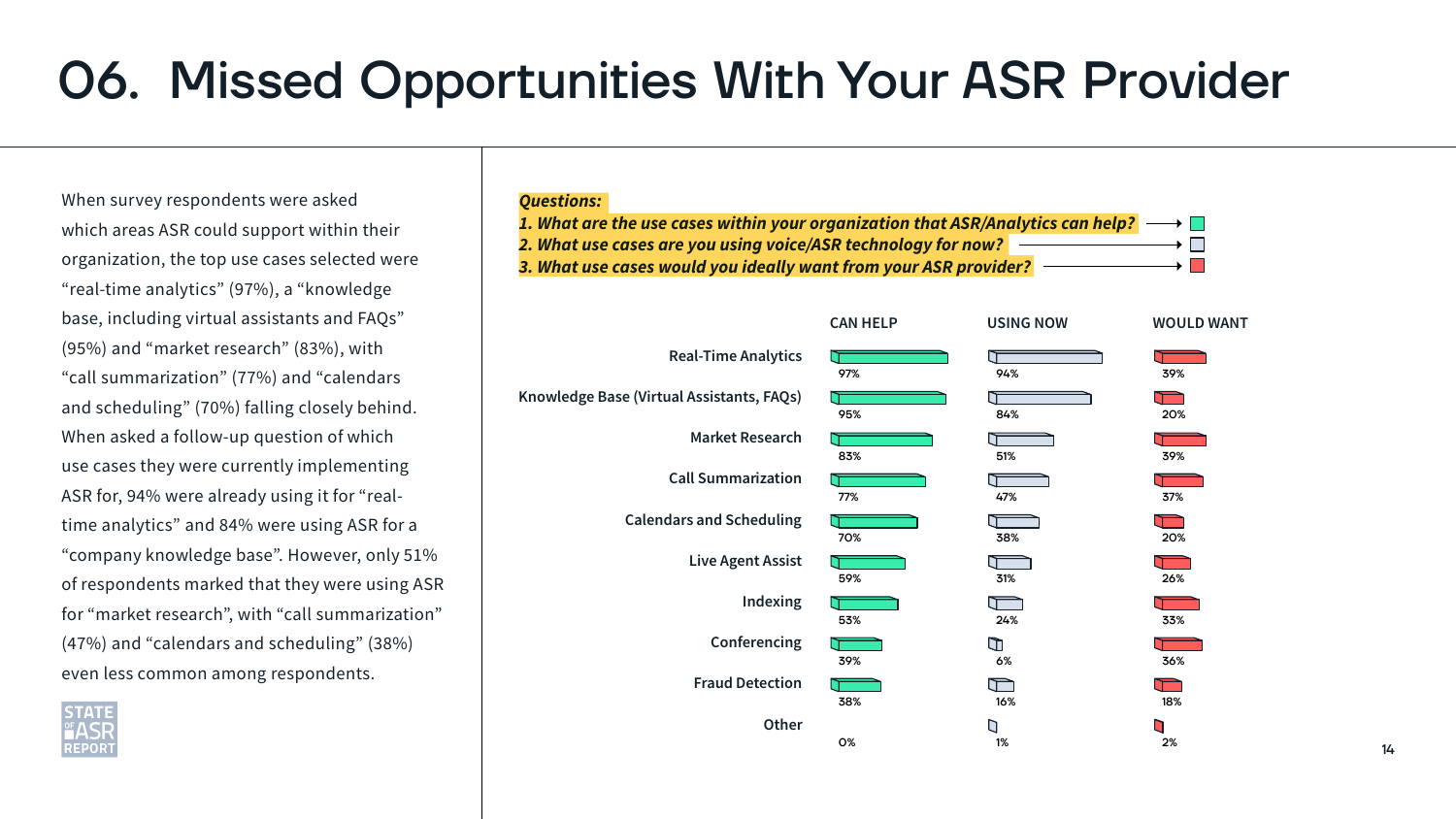### 0.7.1 Market Research is Important For Consumer-Facing Industries, But It's Still Underutilized

### 0.7.2 Financial Services and Insurance Want Fraud Detection From Their ASR Provider

### 0.7.3 Industries That Experience a Heavy Call Volume Are Missing the Mark

# 07. Industry Analysis

When looking at this same question vertically, it was surprising to find that across industries, "market research" was significantly underutilized—especially by companies that interact directly with customers, with only 51% of respondents in banking and financial services, 16% of respondents in insurance, and 51% in the travel and hospitality spaces currently using ASR for market research.

For example, in the banking and financial services (78%) and insurance (80%) spaces respondents selected "fraud detection" as a key area where ASR could lend support to their business. Yet, only 38% of banking and financial services and 64% of insurance respondents indicated that they were currently using ASR for fraud detection.

15 These findings suggest that companies are interested in capitalizing on the insights that ASR can unearth, but have yet to take full advantage of the technology. This could be due to a lack of understanding of what their provider can offer or due to the sophistication of the technology itself, which brings us full circle to our earlier finding that 66% of respondents don't believe their audio is being properly utilized. ASR is a critical element of any enterprise strategy and has the power to unlock powerful insights into the overall customer experience, how a product or service is working and much more. But, as of this survey, the technology is not being used to its full

When looking at industries that experience a heavy volume of calls, including government (81%), insurance (84%) and telecom (86%), survey respondents selected "call summarization" as an important area for ASR use. However, the data again revealed how respondents current ASR strategy is

Digging deeper, the data exposed other areas where ASR was not being used to its full potential, or in the areas that are most important to respondents.

not addressing the key pain points for employees with only 44% of government, 28% of insurance and 36% of telecom respondents utilizing ASR for "call summarization".

potential.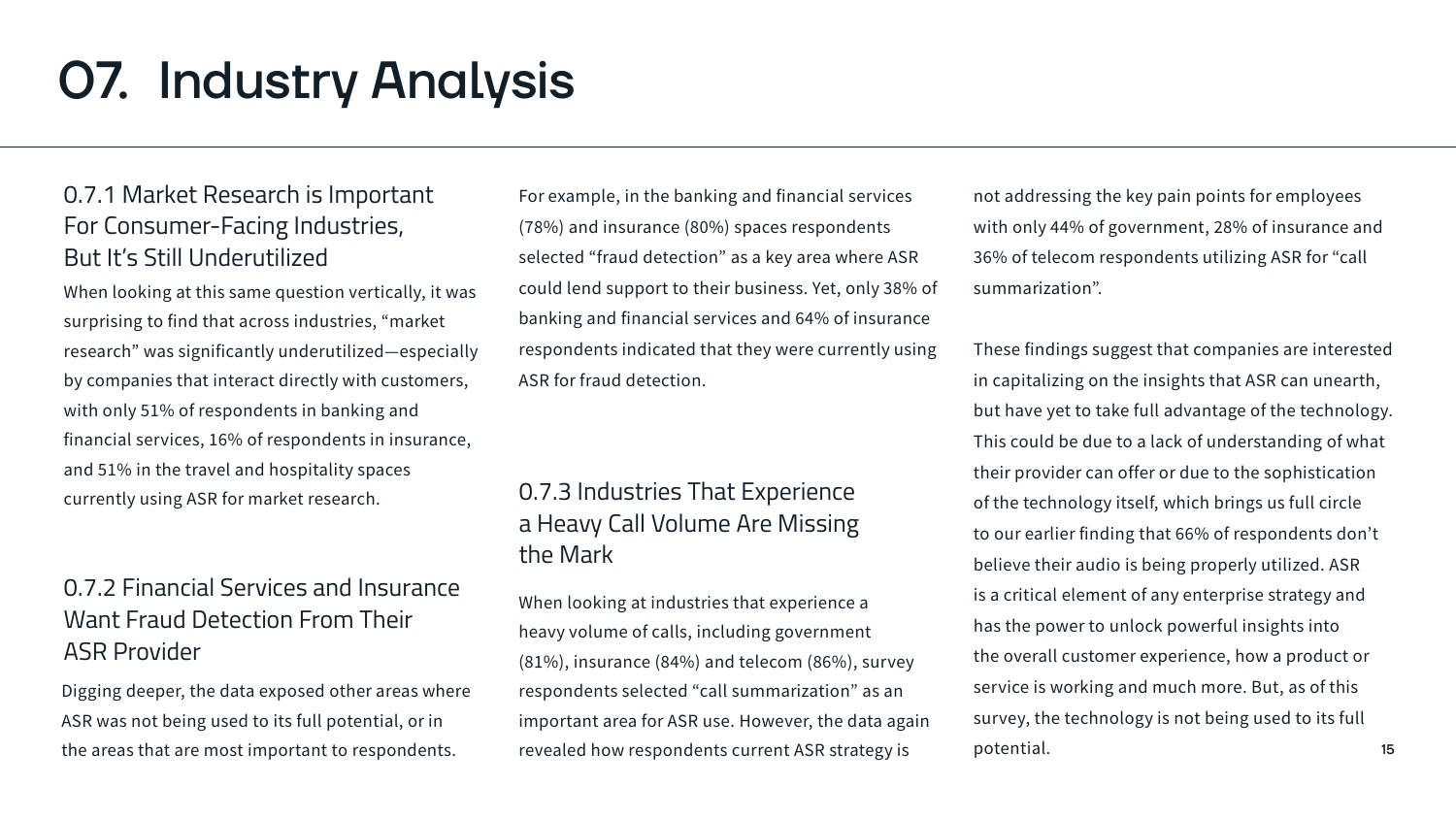![](_page_15_Figure_5.jpeg)

![](_page_15_Figure_6.jpeg)

### *Questions:*

1. What are the use cases within your organization that ASR/Analytics can help?  $\longrightarrow$ 

*2. What use cases are you using voice/ASR technology for now?*

*3. What use cases would you ideally want from your ASR provider?*

## Use Case Opportunities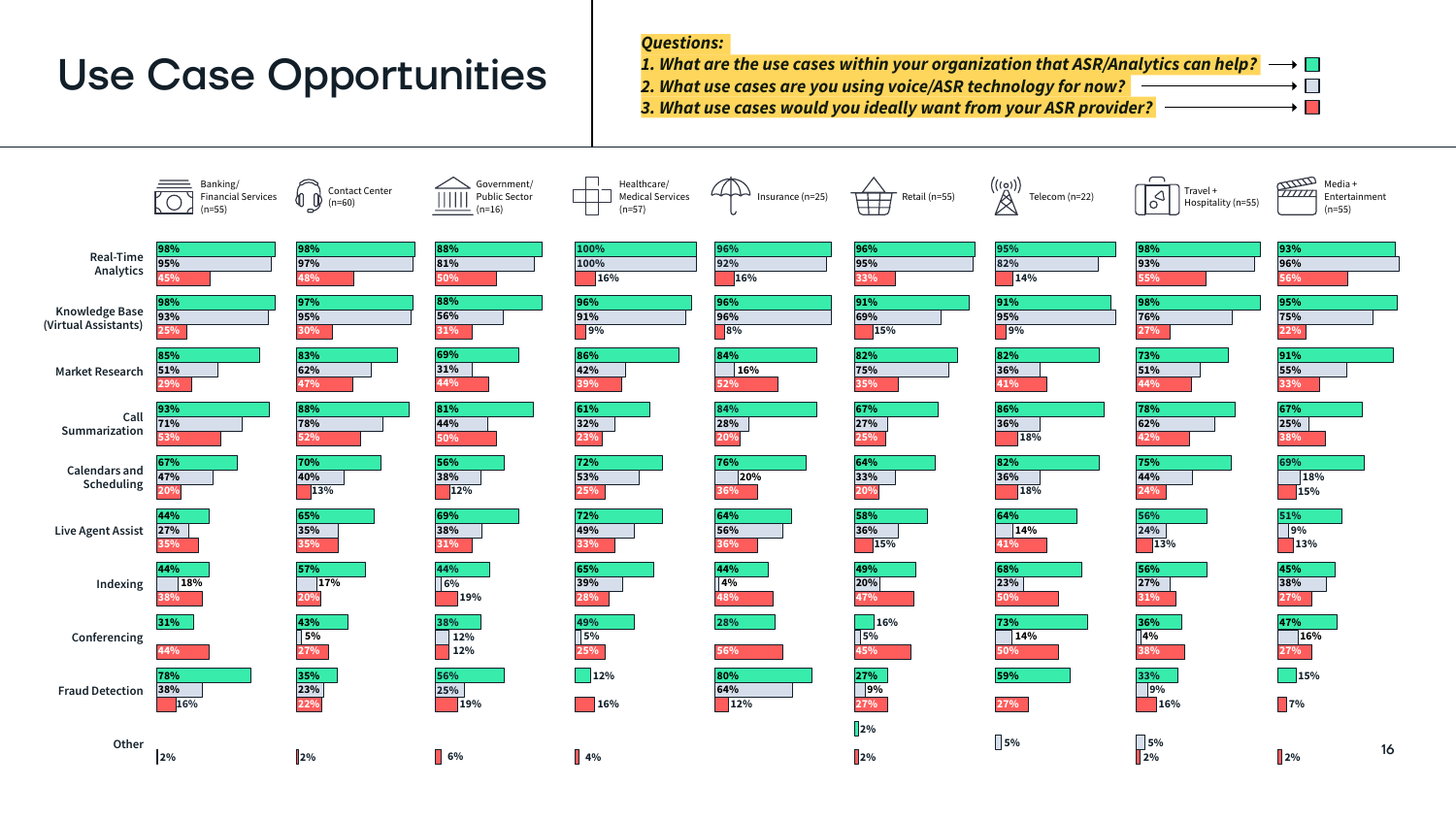While it is encouraging to see the widespread use of ASR technology, many enterprises are still missing its potential. Survey respondents are primarily leveraging ASR for cost savings or cost avoidance, and less than half of respondents (49%) are using it to gain insights into new business opportunities. This is a major, untapped opportunity given the fact [90% of all data in the world is unstructured](https://www.forbes.com/sites/bernardmarr/2019/10/16/what-is-unstructured-data-and-why-is-it-so-important-to-businesses-an-easy-explanation-for-anyone/?sh=8cc468515f64), meaning audio, image and video files aren't readily placed into databases.

We believe that voice data presents enterprises with a significant opportunity to gain more insight into their business, customers and markets, and we are committed to helping enterprises unlock the potential hidden within their voice data.

![](_page_16_Picture_4.jpeg)

## Conclusion: Siloed ASR Use Leads to Lost Potential for Enterprise

![](_page_16_Picture_7.jpeg)

 $\sqrt{\mathbf{x}}$  Major opportunity to gain insight.

![](_page_16_Figure_1.jpeg)

of all data is "structured," (readily placed in a database): email, messaging, social, paper.